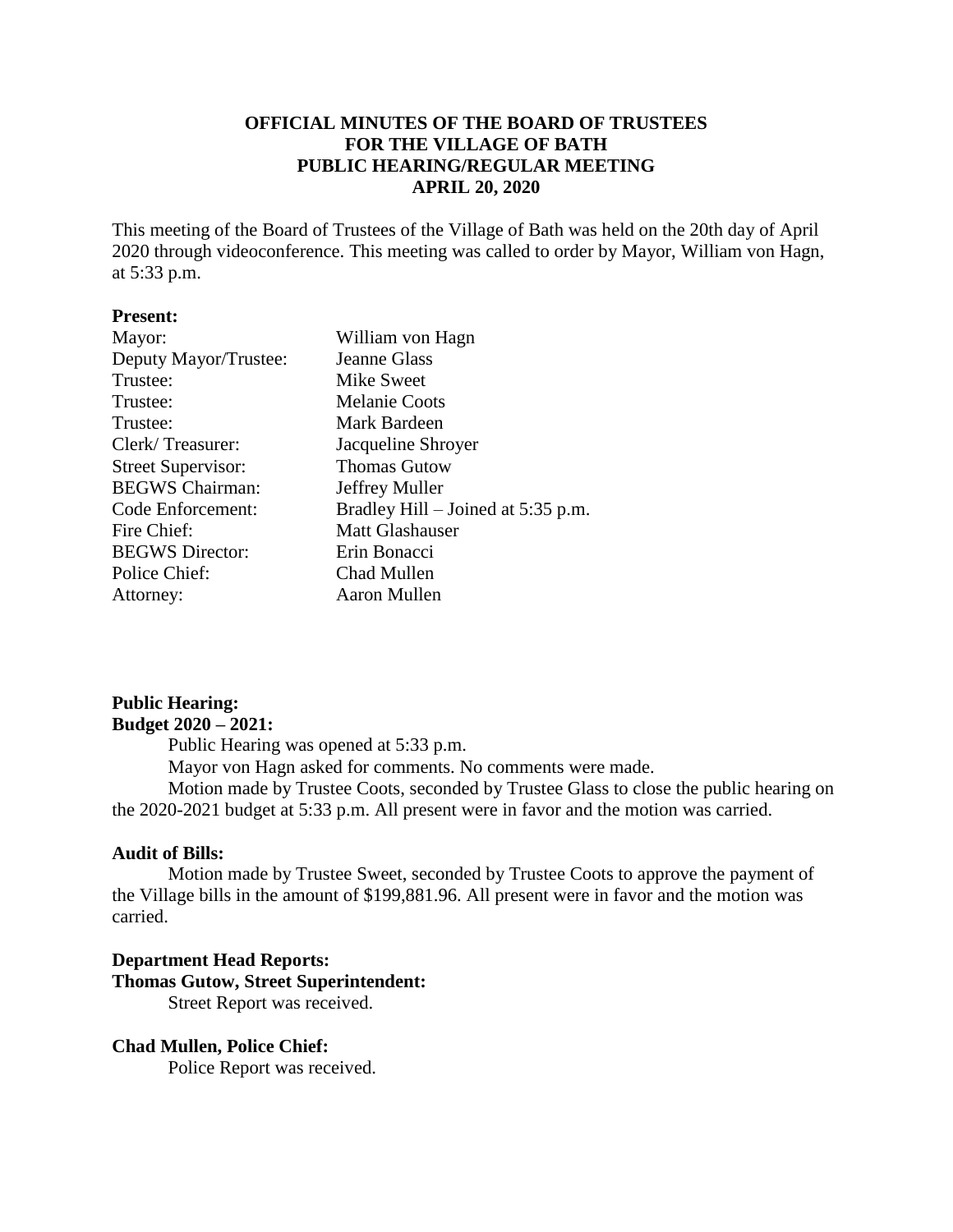#### **Bradley Hill, Code Enforcement:**

Code Enforcement Report was received.

#### **Matthew Glashauser, Fire Chief:**

Fire Department Report was received.

# **Erin Bonacci, BEGWS Director:**

BEGWS Minutes were received.

## **Jacqueline Shroyer, Clerk/Treasurer Report:**

Clerk/Treasurer Report was received.

Motion made by Trustee Bardeen, seconded by Trustee Sweet to approve the following budget amendments. All present were in favor and the motion was carried.

Increase Revenue A2680 Insurance Recovery by \$884.00 Increase Expense A5110.1 Street Personnel by \$884.00 Insurance Reimbursement for short term disability.

Increase A5112.4 CHIPS by \$25,370.00 Increase A3501 CHIPS by \$25,370.00 To cover actual amount being reimbursed by CHIPS.

Increase A3120.1 Police Personnel by \$9,000.00 Decrease A3315.4 Stop – DWI by \$9,000.00 To cover OT for DWI program.

Increase Revenue A2680 Insurance Recovery by \$2,279.52 Increase Expense A3120.1 Police Personnel by \$2,279.52 Insurance Reimbursement for Police Officer Workers Compensation.

Increase Revenue A3089 State Aid – Other by \$23,000.00 Increase Expense A8510.4 Community Development Contractual by \$23,000.00 To Record Grant for Economic Development.

#### **New Business: Approve Budget 2020-2021:**

Motion made by Trustee Bardeen, seconded by Trustee Glass to approve the budget for the Village of Bath for the 2020-2021 fiscal year. All present were in favor and the motion was carried.

#### **Approve BEGWS Budget 2020-2021:**

Motion made by Trustee Coots, seconded by Trustee Sweet to approve the budget for Bath Electric, Gas and Water Systems for the 2020-2021 fiscal year. All present were in favor and the motion was carried.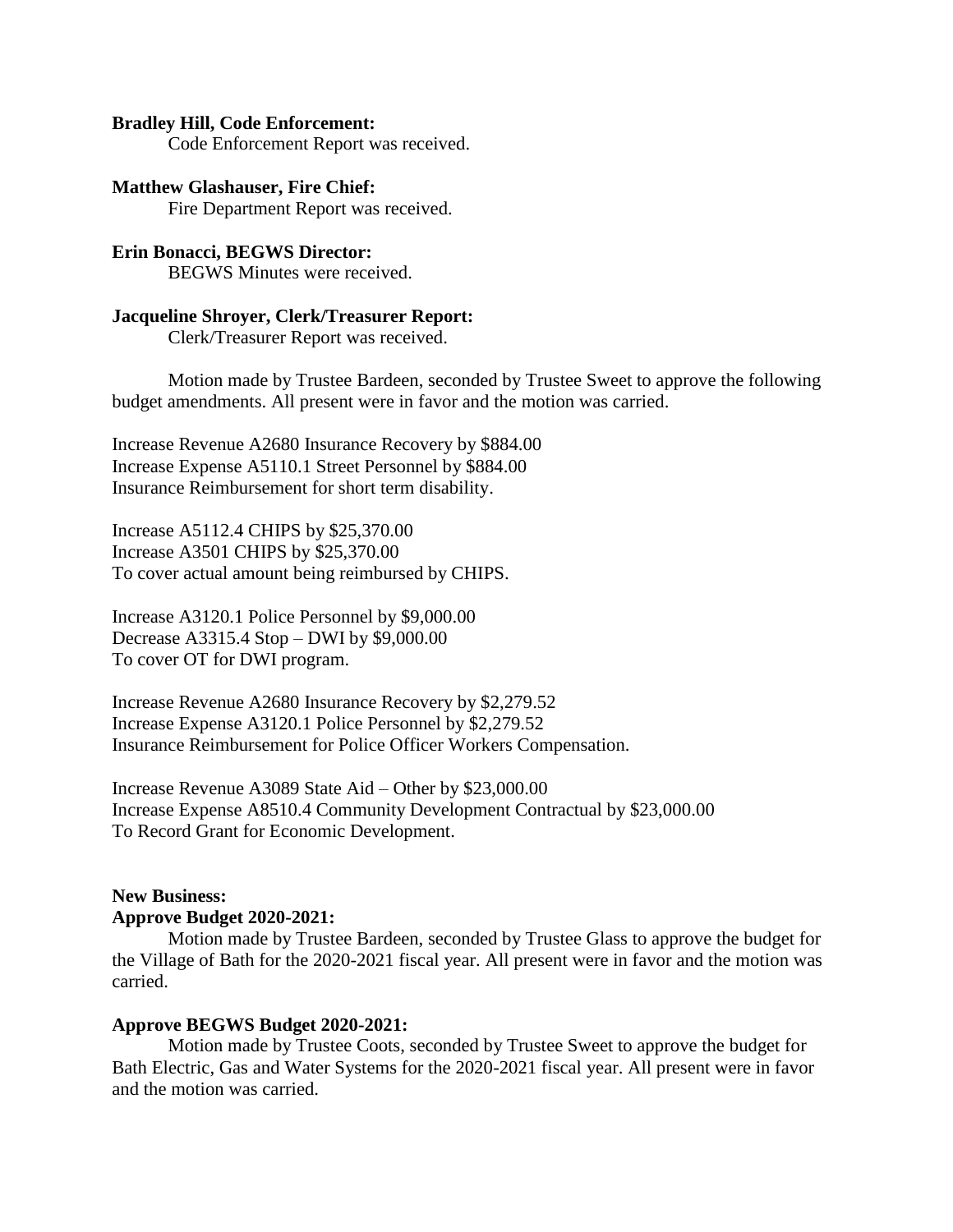## **Part-Time Police Officer Resignation:**

Motion made by Trustee Coots, seconded by Trustee Bardeen to approve Part-Time Police Officer, Matthew Lehman's resignation effective April 25, 2020. All present were in favor and the motion was carried.

## **Part-Time Police Officer Resignation:**

Motion made by Trustee Glass, seconded by Trustee Sweet to approve Part-Time Police Officer, Micah Swarthout's resignation effective April 7, 2020. All present were in favor and the motion was carried.

## **Tax Levy Resolution:**

## **Resolution 04-20-2020**

Upon the motion of Trustee Glass , seconded by Trustee Sweet, to approve Resolution 04-20-2020 Tax Levy for 2020-2021.

Whereas, the Village Board of Trustees has adopted a budget for the fiscal year 2020-2021 pursuant to Section 5-508 of the Village Law.

Now, therefore be it resolved, that the following tax levy be adopted levying the total taxes and other charges extended and levied against each parcel of real property shown on the roll for the fiscal year 2020-2021:

| <b>General Fund Tax Levy</b>     | \$2,974,238.00 |
|----------------------------------|----------------|
| Assessed Valuation               | 227,785,798.00 |
| Tax Rate per 1000                | 13.05717       |
| Total Taxes for 2020-2021 Budget | \$2,974,238.00 |
| Delinquent Water Rents & Charges | 17,133.02      |
| Delinquent Water Units & Charges | 5,964.60       |
| Delinquent Sewer Rents & Charges | 17,039.07      |
| Delinquent Sewer Units & Charges | 7,941.32       |
| <b>Omitted Tax Relevies</b>      | \$559.09       |
| Tax Map Number                   | Amount         |
| 159.09-01-010.000                | \$312.50       |
| 159.06-02-048.000                | \$312.50       |
| 159.13-01-076.000                | \$625.00       |
| <b>Total Tax Levy</b>            | \$3,024,125.19 |
|                                  |                |

and the County of Steuben is authorized to collect these taxes and relevies and the Mayor and all the Trustees voting as follows: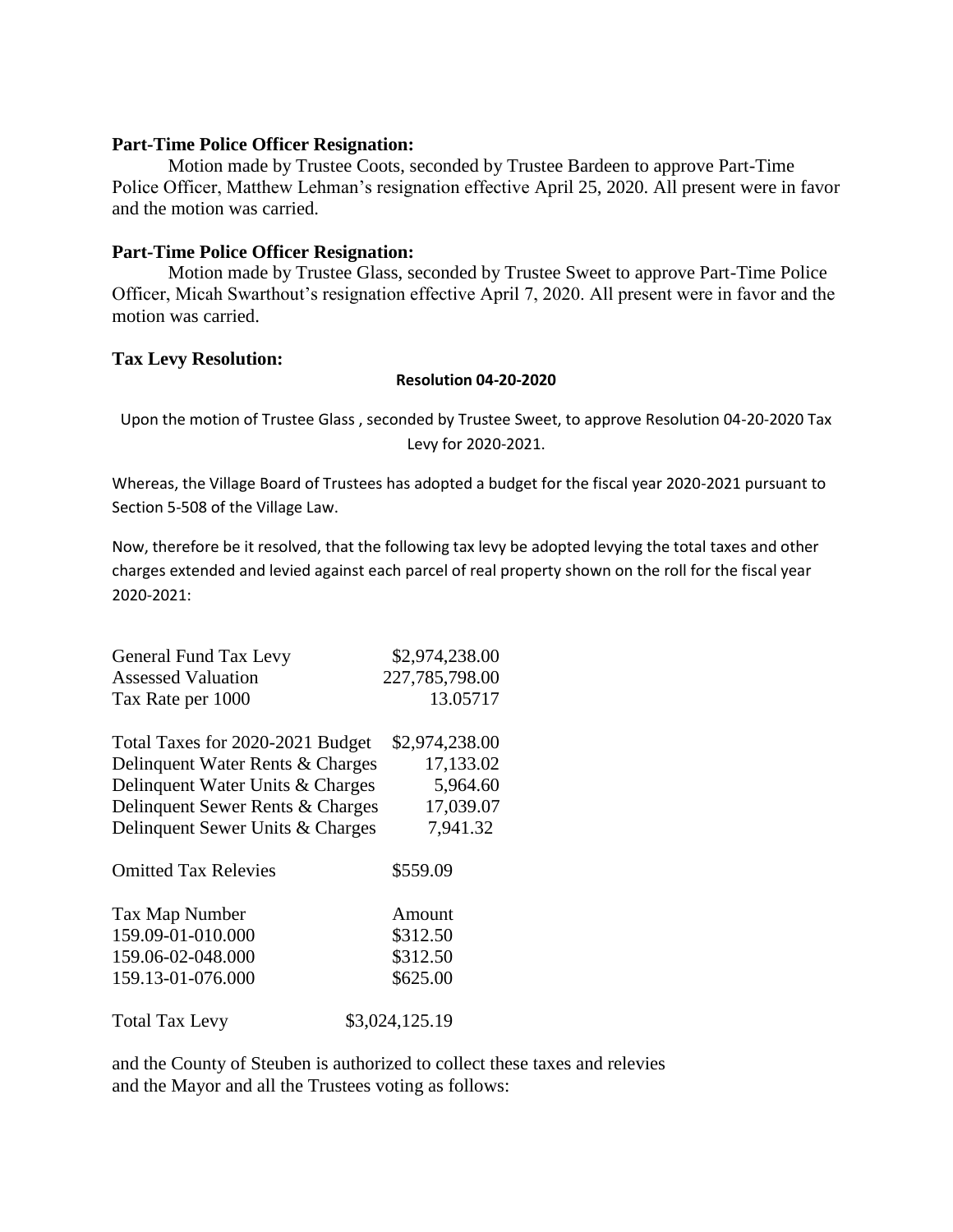|                              | AYE | <b>NAY</b> | ABSENT |
|------------------------------|-----|------------|--------|
| Mayor William von Hagn       | x   |            |        |
| Trustee Mark Bardeen         |     |            |        |
| Trustee Jeanne Glass         |     |            |        |
| Trustee Michael Sweet        |     |            |        |
| <b>Trustee Melanie Coots</b> |     |            |        |

## **2020-2021 Holidays:**

Motion made by Trustee Sweet, seconded by Trustee Coots to approve the following list of holiday for the 2020-2021 fiscal year. All present were in favor and the motion was carried.

## **Village of Bath 2020-2021 Holidays**

Monday May 25, 2020 Memorial Day Friday July 3, 2020 Independence Day Monday September 7, 2020 Labor Day Monday October 12, 2020 Columbus Day Wednesday November 11, 2020 Veterans Day Thursday November 26, 2020 Thanksgiving Friday November 27, 2020 Day After Thanksgiving Thursday December 24, 2020 Christmas Eve Friday December 25, 2020 Christmas Thursday December 31, 2020 New Year's Eve Friday January 1, 2021 New Year's Day Monday January 18, 2021 Martin Luther King Jr. Day Monday February 15, 2021 Presidents' Day Friday April 2, 2021 Good Friday

## **2020-2021 Meeting Dates:**

Motion made by Trustee Bardeen, seconded by Trustee Coots to approve the following list of meeting dates for 2020-2021 fiscal year. All present were in favor and the motion was carried.

## **Village of Bath Meeting Dates for 2020 - 2021**

Official meeting will be held on the third Monday of each month unless stated otherwise. Meetings will be held at the Village Board Room at 110 Liberty Street at 5:30 pm. Except for the Reorganizational meeting held at 5:00 p.m. All meetings will include any business brought before the board.

Monday April 20, 2020 Regular Meeting Monday May 18, 2020 Regular Meeting Monday June 15, 2020 Regular Meeting Monday July 20, 2020 Regular Meeting